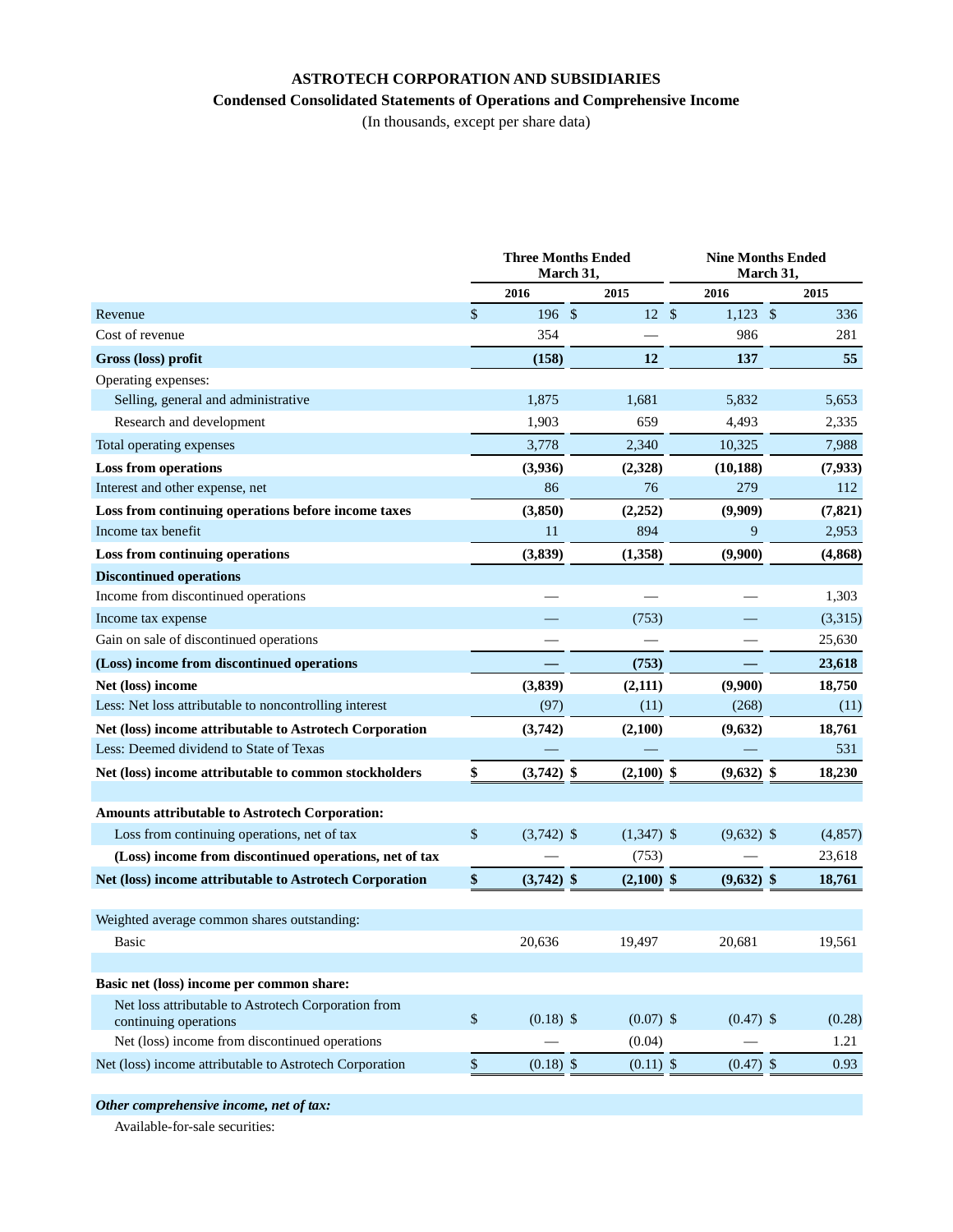| Net unrealized gain (loss), net of tax (expense) benefit of<br>$(\$10), (\$5), \$63, \text{ and } (\$5)$                 |             | 18 \$        | 8 S          | $(117)$ \$   |        |
|--------------------------------------------------------------------------------------------------------------------------|-------------|--------------|--------------|--------------|--------|
| Reclassification adjustment for realized losses included in<br>net (loss) income, net of taxes of \$0, \$0, \$5, and \$0 |             |              |              |              |        |
| Total comprehensive (loss) income                                                                                        |             | $(3.724)$ \$ | $(2.092)$ \$ | $(9.740)$ \$ | 18,769 |
|                                                                                                                          | (Unaudited) |              |              |              |        |

## **ASTROTECH CORPORATION AND SUBSIDIARIES**

## **Condensed Consolidated Balance Sheets**

(In thousands, except share data)

|                                                                                                                                                                                                                                                           |      | March 31,<br>2016 |  | June 30,<br>2015 |
|-----------------------------------------------------------------------------------------------------------------------------------------------------------------------------------------------------------------------------------------------------------|------|-------------------|--|------------------|
| <b>Assets</b>                                                                                                                                                                                                                                             |      |                   |  |                  |
| Current assets                                                                                                                                                                                                                                            |      |                   |  |                  |
| Cash and cash equivalents                                                                                                                                                                                                                                 | $\$$ | $6,073$ \$        |  | 2,330            |
| Short-term investments                                                                                                                                                                                                                                    |      | 17,658            |  | 23,161           |
| Accounts receivable, net of allowance                                                                                                                                                                                                                     |      | 314               |  | 198              |
| Inventory                                                                                                                                                                                                                                                 |      | 1,536             |  | 509              |
| Indemnity receivable                                                                                                                                                                                                                                      |      |                   |  | 6,100            |
| Prepaid expenses and other current assets                                                                                                                                                                                                                 |      | 470               |  | 296              |
| <b>Total current assets</b>                                                                                                                                                                                                                               |      | 26,051            |  | 32,594           |
| Property and equipment, net                                                                                                                                                                                                                               |      | 3,554             |  | 3,108            |
| Long-term investments                                                                                                                                                                                                                                     |      | 4,304             |  | 8,516            |
| <b>Total assets</b>                                                                                                                                                                                                                                       | \$   | 33,909 \$         |  | 44,218           |
|                                                                                                                                                                                                                                                           |      |                   |  |                  |
| Liabilities and stockholders' equity                                                                                                                                                                                                                      |      |                   |  |                  |
| <b>Current liabilities</b>                                                                                                                                                                                                                                |      |                   |  |                  |
| Accounts payable                                                                                                                                                                                                                                          | \$   | 296 \$            |  | 398              |
| Accrued liabilities and other                                                                                                                                                                                                                             |      | 1,517             |  | 1,801            |
| Income tax payable                                                                                                                                                                                                                                        |      |                   |  | 190              |
| <b>Total current liabilities</b>                                                                                                                                                                                                                          |      | 1,813             |  | 2,389            |
| Other liabilities                                                                                                                                                                                                                                         |      | 113               |  | 101              |
| <b>Total liabilities</b>                                                                                                                                                                                                                                  | \$   | $1,926$ \$        |  | 2,490            |
| <b>Commitments and contingencies</b>                                                                                                                                                                                                                      |      |                   |  |                  |
| <b>Stockholders' equity</b>                                                                                                                                                                                                                               |      |                   |  |                  |
| Preferred stock, no par value, convertible, 2,500,000 shares authorized; no shares issued and<br>outstanding, at March 31, 2016 and June 30, 2015                                                                                                         |      |                   |  |                  |
| Common stock, no par value, 75,000,000 shares authorized; 21,776,381 and 21,864,548<br>shares issued at March 31, 2016 and June 30, 2015, respectively; 20,612,506 and 20,743,973<br>shares outstanding at March 31, 2016 and June 30, 2015, respectively |      | 189,164           |  | 189,007          |
| Treasury stock, 1,163,875 and 1,120,575 shares at cost at March 31, 2016 and June 30, 2015,<br>respectively                                                                                                                                               |      | (2,789)           |  | (2,672)          |

Additional paid-in capital 1,139 1,139 Accumulated deficit (155,654) (146,022) Accumulated other comprehensive loss (189) (23)